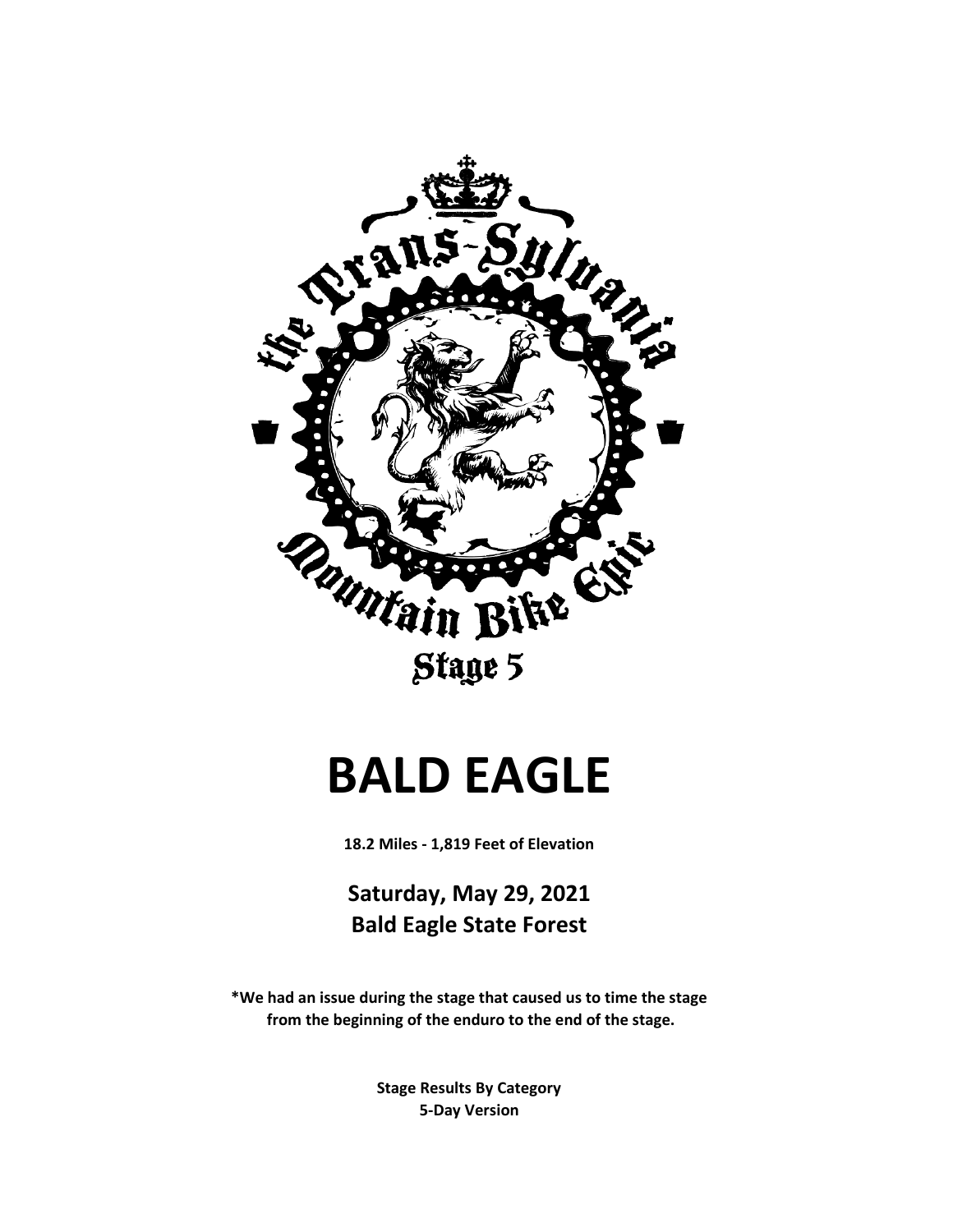## **OPEN MEN**

| <b>RANK</b>             | <b>BIB</b>     | <b>NAME</b>              | <b>TIME</b> | <b>AGE</b> | <b>CITY, STATE</b>       |
|-------------------------|----------------|--------------------------|-------------|------------|--------------------------|
| 1                       | 36             | <b>KERRY WERNER JR.</b>  | 00:16:58.19 | 30         | <b>ADVANCE, NC</b>       |
| $\overline{2}$          | 12             | <b>RYAN JOHNSON</b>      | 00:17:11.63 | 22         | <b>BROOKVILLE, PA</b>    |
| 3                       | 13             | <b>LOGAN KASPER</b>      | 00:17:28.64 | 28         | <b>BALDWINVILLE, MA</b>  |
| $\overline{\mathbf{4}}$ | 9              | <b>GREGG GALLETTA</b>    | 00:17:35.07 | 51         | <b>DOBBS FERRY, NY</b>   |
| 5                       | 16             | <b>NICK LANDO</b>        | 00:17:38.21 | 24         | RINGWOOD, NJ             |
| 6                       | 22             | <b>CODY PHILLIPS</b>     | 00:18:05.54 | 27         | <b>WILLISTON, VT</b>     |
| $\overline{\mathbf{z}}$ | 17             | <b>WILLIAM LOEVNER</b>   | 00:18:28.72 | 24         | <b>ALLISON PARK, PA</b>  |
| 8                       | $\overline{7}$ | <b>ANDREW DUDLE</b>      | 00:18:46.11 | 30         | <b>EMMAUS, PA</b>        |
| 9                       | 8              | <b>ANDREW DUENSING</b>   | 00:19:01.55 | 29         | ALAMO, CA                |
| 10                      | $\overline{2}$ | <b>SHAWN ALEXANDER</b>   | 00:19:02.27 | 19         | PITTSFORD, NY            |
| 11                      | 28             | <b>WILSON STEVENS</b>    | 00:19:38.72 | 27         | <b>BUFFALO, NY</b>       |
| 12                      | 6              | <b>PATRICK CAREY</b>     | 00:20:24.69 | 36         | <b>KEENE, NY</b>         |
| 13                      | 25             | <b>MARTIN SCHLEEDE</b>   | 00:21:15.00 | 36         | <b>RUBY, NY</b>          |
| 14                      | 33             | <b>JORDAN THOMPSON</b>   | 00:21:21.78 | 34         | <b>STATE COLLEGE, PA</b> |
| 15                      | 29             | <b>ALEXANDER STRANGE</b> | 00:21:41.21 | 29         | <b>AMBLER, PA</b>        |
| 16                      | 23             | <b>MATTHEW RALPH</b>     | 00:22:29.22 | 40         | <b>WARRENTON, VA</b>     |
| 17                      | 21             | <b>ANDREW NORMAN</b>     | 00:23:44.38 | 32         | <b>CLEMMONS, NC</b>      |
| 18                      | 15             | <b>ZACHARY LABRY</b>     | 00:24:12.72 | 35         | LOS ANGELES, CA          |
| 19                      | 4              | <b>MATT BURKE</b>        | 00:24:21.97 | 35         | <b>SWANSEA, MA</b>       |
| 20                      | 26             | <b>KEENAN SEGENCHUK</b>  | 00:24:58.72 | 19         | <b>UPTON, MA</b>         |
| 21                      | 10             | <b>SCOTT GRAY</b>        | 00:27:38.20 | 46         | <b>LEBANON, PA</b>       |
| 22                      | 18             | <b>CRAIG MILLER</b>      | 00:31:20.69 | 25         | <b>BOALSBURG, PA</b>     |
| <b>DNS</b>              | 30             | <b>MATT PIKE</b>         | <b>DNS</b>  | 31         | <b>BOULDER, CO</b>       |

## **OPEN WOMEN**

| <b>RANK</b>             | <b>BIB</b> | <b>NAME</b>              | <b>TIME</b> | <b>AGE</b> | <b>CITY, STATE</b>       |
|-------------------------|------------|--------------------------|-------------|------------|--------------------------|
| 1                       | 130        | <b>TAYLOR KUYK-WHITE</b> | 00:19:47.14 | 34         | PHILADELPHIA, PA         |
| $\overline{2}$          | 1          | <b>BRITT MASON</b>       | 00:19:54.03 | 35         | <b>ELLICOTT CITY, MD</b> |
| 3                       | 89         | <b>ELIZABETH SHELDON</b> | 00:21:04.76 | 55         | <b>WASHINGTON, DC</b>    |
| 4                       | 87         | <b>ANNA BARENSFELD</b>   | 00:21:44.62 | 38         | <b>FOMBELL, PA</b>       |
| 5                       | 97         | <b>ANNIE SCHWARTZ</b>    | 00:23:15.33 | 36         | <b>SAINT LOUIS, MO</b>   |
| 6                       | 96         | <b>NICKY RUSZKOWSKI</b>  | 00:23:25.25 | 38         | <b>SYRACUSE, NY</b>      |
| $\overline{\mathbf{z}}$ | 98         | <b>EMILY WERNER</b>      | 00:24:03.46 | 28         | <b>ADVANCE, NC</b>       |
| 8                       | 90         | <b>MELISSA COOPER</b>    | 00:25:58.18 | 37         | <b>DURHAM, NC</b>        |
| 9                       | 93         | <b>CORIANNE KOCAREK</b>  | 00:29:03.85 | 37         | <b>NORTH CANTON, OH</b>  |
| 10                      | 92         | <b>ALECIA FAUSTINI</b>   | 00:29:28.21 | 37         | <b>BETHANY, CT</b>       |
| 11                      | 88         | <b>TANYA CAMPBELL</b>    | 00:30:05.00 | 39         | <b>PA FURNACE, PA</b>    |
| 12                      | 91         | <b>MADELINE DEPMAN</b>   | 01:16:55.39 | 26         | <b>ROANOKE, VA</b>       |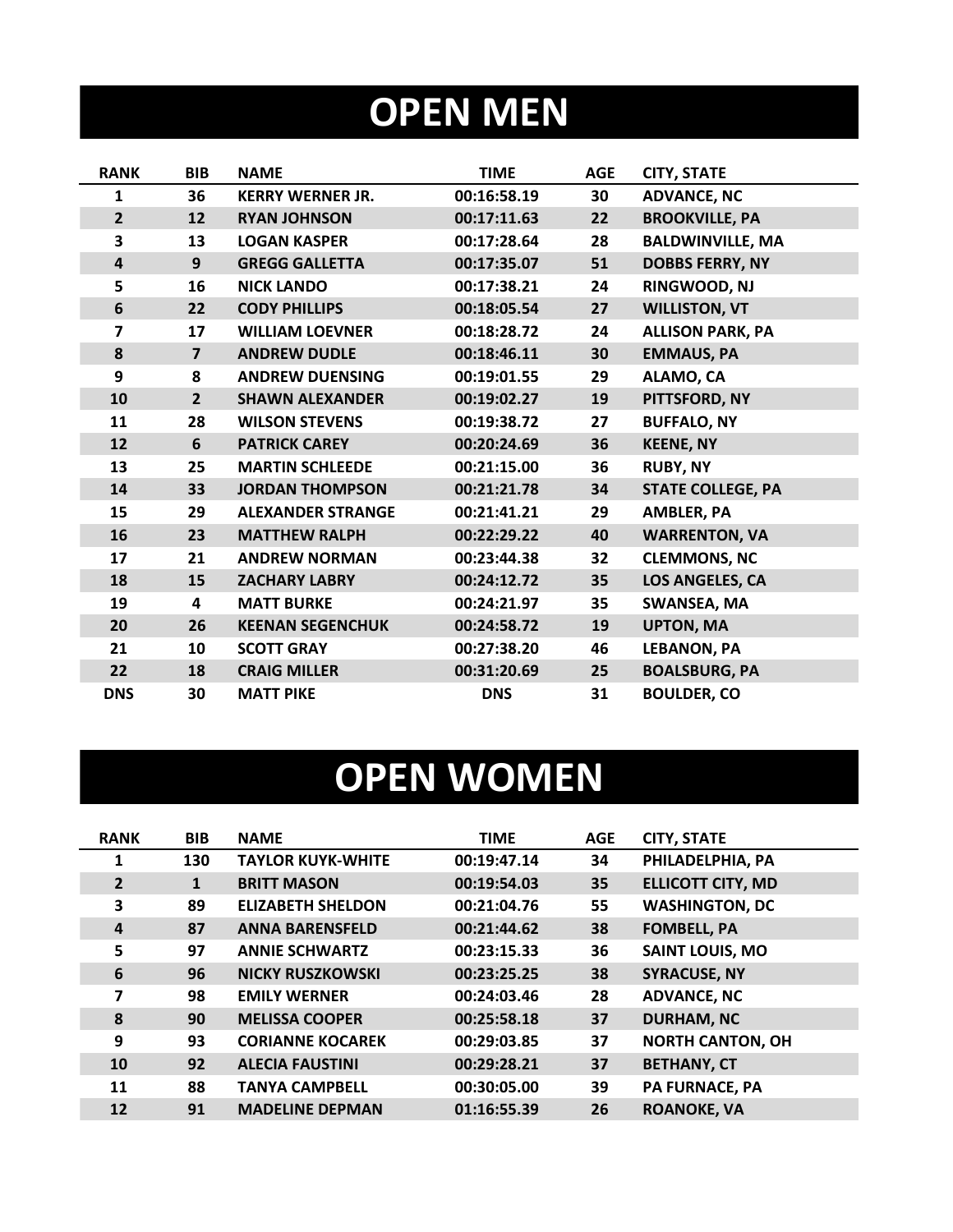### **MEN 40-49**

| <b>RANK</b>    | <b>BIB</b> | <b>NAME</b>             | <b>TIME</b> | AGE | <b>CITY, STATE</b>       |
|----------------|------------|-------------------------|-------------|-----|--------------------------|
| 1              | 34         | <b>CHRIS TRIES</b>      | 00:19:17.00 | 42  | <b>JOHNSON CITY, TN</b>  |
| $\overline{2}$ | 56         | <b>JOSH WHITMORE</b>    | 00:19:42.41 | 45  | <b>FAIRVIEW, NC</b>      |
| 3              | 57         | <b>SEAMUS WOODS</b>     | 00:20:38.14 | 44  | <b>BREWSTER, MA</b>      |
| 4              | 39         | <b>DAVE BREISACHER</b>  | 00:20:41.68 | 40  | PAOLI, PA                |
| 5              | 42         | <b>IAN COLQUHOUN</b>    | 00:21:01.76 | 40  | <b>ANDOVER, NJ</b>       |
| 6              | 43         | <b>IGOR DANKO</b>       | 00:21:30.55 | 41  | <b>WEST MILFORD, NJ</b>  |
| 7              | 46         | <b>NATHAN GOATES</b>    | 00:21:32.44 | 48  | SHIPPENSBURG, PA         |
| 8              | 49         | <b>MATTHEW KESECKER</b> | 00:22:16.16 | 43  | <b>CULPEPER, VA</b>      |
| 9              | 54         | <b>JERICO SLAVIN</b>    | 00:22:41.70 | 42  | <b>KING GEORGE, VA</b>   |
| 10             | 52         | <b>CHRIS SAUER</b>      | 00:23:51.17 | 48  | <b>NEW YORK, NY</b>      |
| 11             | 50         | <b>CHRIS MICELI</b>     | 00:25:56.30 | 48  | <b>ALIQUIPPA, PA</b>     |
| 12             | 45         | <b>CHARLIE FULLER</b>   | 00:27:04.83 | 43  | <b>STATE COLLEGE, PA</b> |
| <b>DNF</b>     | 48         | <b>CHRIS HOWELL</b>     | <b>DNF</b>  | 40  | <b>FREDERICK, MD</b>     |
| <b>DNS</b>     | 47         | <b>AARON HOAG</b>       | <b>DNS</b>  | 42  | <b>RALEIGH, NC</b>       |
| <b>DNS</b>     | 55         | <b>LEVI THORNTON</b>    | <b>DNS</b>  | 43  | <b>TUCSON, AZ</b>        |

#### **MEN 50-59**

| <b>RANK</b>    | <b>BIB</b> | <b>NAME</b>            | TIME        | AGE | <b>CITY, STATE</b>      |
|----------------|------------|------------------------|-------------|-----|-------------------------|
| 1              | 58         | <b>ANDY AUGUST</b>     | 00:19:59.75 | 56  | PITTSFORD, NY           |
| $\overline{2}$ | 77         | <b>BRIAN TRDINA</b>    | 00:20:21.49 | 51  | <b>FREDERICK, MD</b>    |
| 3              | 69         | <b>MIKE MONTALBANO</b> | 00:20:26.05 | 51  | <b>HEWITT, NJ</b>       |
| $\overline{4}$ | 61         | <b>JIM DOWD</b>        | 00:21:19.00 | 53  | <b>TIVERTON, RI</b>     |
| 5              | 80         | <b>PAUL WOJCIAK</b>    | 00:21:19.66 | 56  | <b>POUGHKEEPSIE, NY</b> |
| 6              | 60         | <b>DON DAVIS</b>       | 00:21:50.62 | 54  | <b>VICTOR, NY</b>       |
| 7              | 75         | <b>ERIC SAUER</b>      | 00:22:02.69 | 53  | <b>KERNERSVILLE, NC</b> |
| 8              | 123        | <b>STEVE SEGENCHUK</b> | 00:23:52.53 | 52  | <b>UPTON, MA</b>        |
| 9              | 72         | <b>BOB RADZWICH</b>    | 00:24:23.60 | 51  | <b>PA FURNACE, PA</b>   |
| 10             | 67         | <b>PAUL HODA</b>       | 00:24:38.45 | 53  | <b>WHITE HAVEN, PA</b>  |
| 11             | 76         | <b>FRITZ SEAGER</b>    | 00:24:53.27 | 52  | <b>VICTOR, NY</b>       |
| 12             | 64         | <b>BRIAN GRUCHACZ</b>  | 00:27:01.44 | 50  | OAK RIDGE, NJ           |
| 13             | 66         | <b>COREY HILLIARD</b>  | 00:28:13.41 | 51  | <b>BROOKLYN, NY</b>     |
| 14             | 65         | <b>ARTURO GUILLEN</b>  | 00:28:30.20 | 54  | <b>BERWYN, PA</b>       |
| <b>DNS</b>     | 38         | <b>SCOTT BALLAY</b>    | <b>DNS</b>  | 50  | <b>SACRAMENTO, PA</b>   |
| <b>DNS</b>     | 78         | <b>JOSEPH WHITE</b>    | <b>DNS</b>  | 54  | <b>CULPEPER, VA</b>     |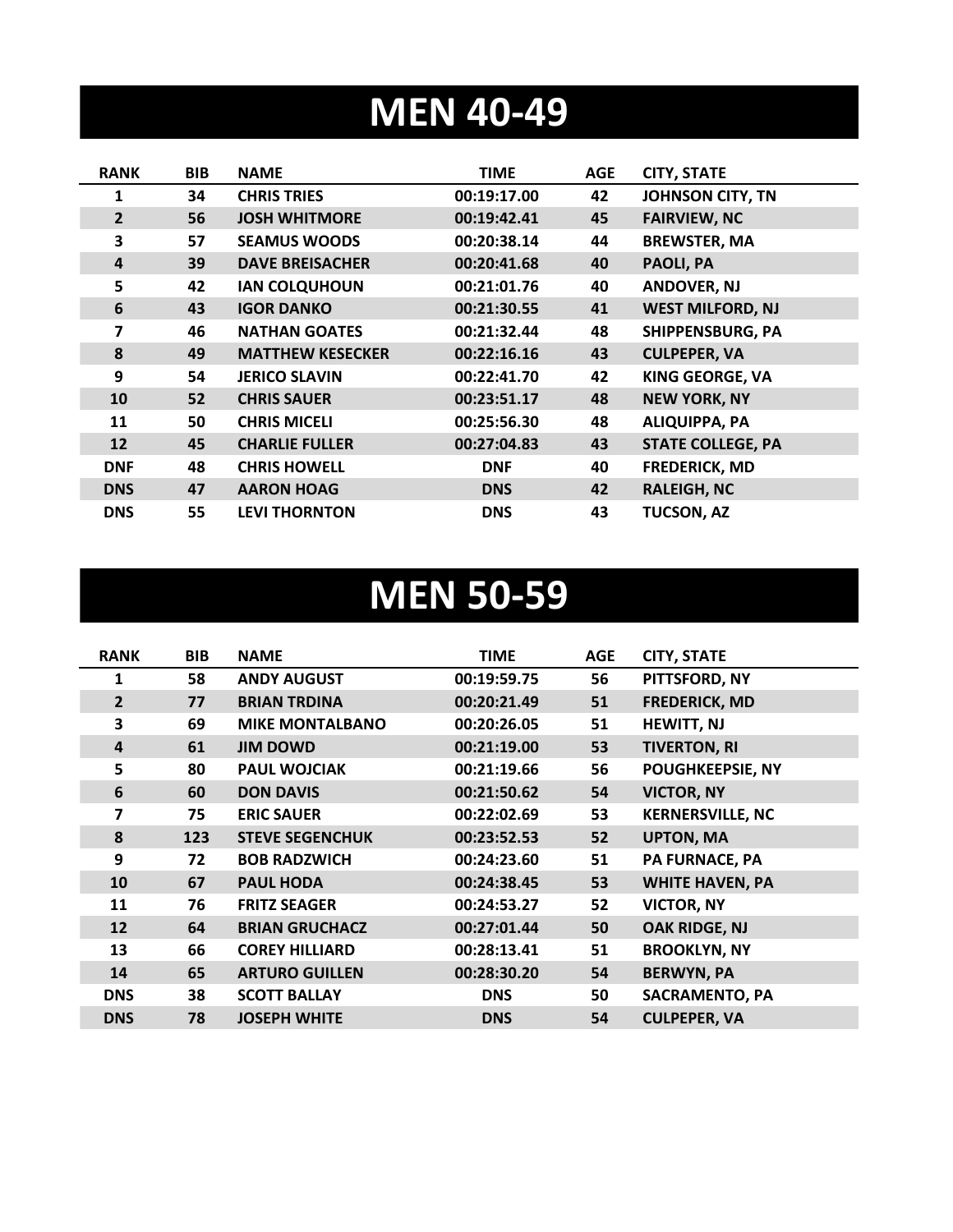### **MEN 60+**

| <b>RANK</b> | BIB | <b>NAME</b>        | TIME        | AGE | <b>CITY, STATE</b>     |
|-------------|-----|--------------------|-------------|-----|------------------------|
|             | 81  | <b>DAVID JOLIN</b> | 00:22:20.53 | 62  | <b>BELLVILLE, OH</b>   |
|             | 83  | <b>JIM MILLER</b>  | 00:24:31.05 | 61  | <b>BALTIMORE, MD</b>   |
| <b>DNS</b>  | 86  | <b>DON UPHOUSE</b> | <b>DNS</b>  | 64  | <b>NEW FREEDOM. PA</b> |

### **WOMEN 40+**

| <b>RANK</b> | <b>BIB</b> | <b>NAME</b>            | <b>TIME</b> | AGE. | <b>CITY, STATE</b>       |
|-------------|------------|------------------------|-------------|------|--------------------------|
|             | 100        | <b>NICOLE GUNTON</b>   | 00:24:12.21 | 45   | KENT, WA                 |
| $2^{\circ}$ | 99         | <b>BRIANNA BAIR</b>    | 00:24:55.73 | 42   | <b>STATE COLLEGE, PA</b> |
| 3           | 102        | <b>JEN TILLMAN</b>     | 00:25:23.77 | 45   | <b>ELLICOTT CITY, MD</b> |
| <b>DNS</b>  | 101        | <b>KATHLEEN HYLAND</b> | <b>DNS</b>  | 43   | <b>RALEIGH, NC</b>       |

#### **CLYDESDALE**

| <b>RANK</b>    | <b>BIB</b> | <b>NAME</b>                | <b>TIME</b> | <b>AGE</b> | <b>CITY, STATE</b>       |
|----------------|------------|----------------------------|-------------|------------|--------------------------|
|                | 109        | <b>ADAM RUSZKOWSKI</b>     | 00:21:14.43 | 37         | <b>SYRACUSE, NY</b>      |
| $\overline{2}$ | 110        | <b>NICK SHEPHERD</b>       | 00:21:29.39 | 38         | <b>TACOMA, WA</b>        |
| 3              | 106        | <b>DANIEL FAUSEY</b>       | 00:24:14.55 | 47         | <b>COLUMBUS, OH</b>      |
| $\overline{a}$ | 107        | <b>TODD HAIG</b>           | 00:25:50.34 | 53         | <b>WESTVILLE, NJ</b>     |
| 5              | 104        | <b>MICHAEL BLANKENSHIP</b> | 00:28:52.43 | 43         | <b>WINSTON-SALEM</b>     |
| 6              | 111        | <b>JOSH VAN CLEEF</b>      | 00:30:46.65 | 40         | <b>DURHAM, NC</b>        |
| <b>DNS</b>     | 105        | <b>JOHN DURKIN</b>         | <b>DNS</b>  | 53         | <b>BARRINGTON, NJ</b>    |
| <b>DNS</b>     | 108        | <b>THOMAS PEASE</b>        | <b>DNS</b>  | 33         | <b>WINDSOR LOCKS, CT</b> |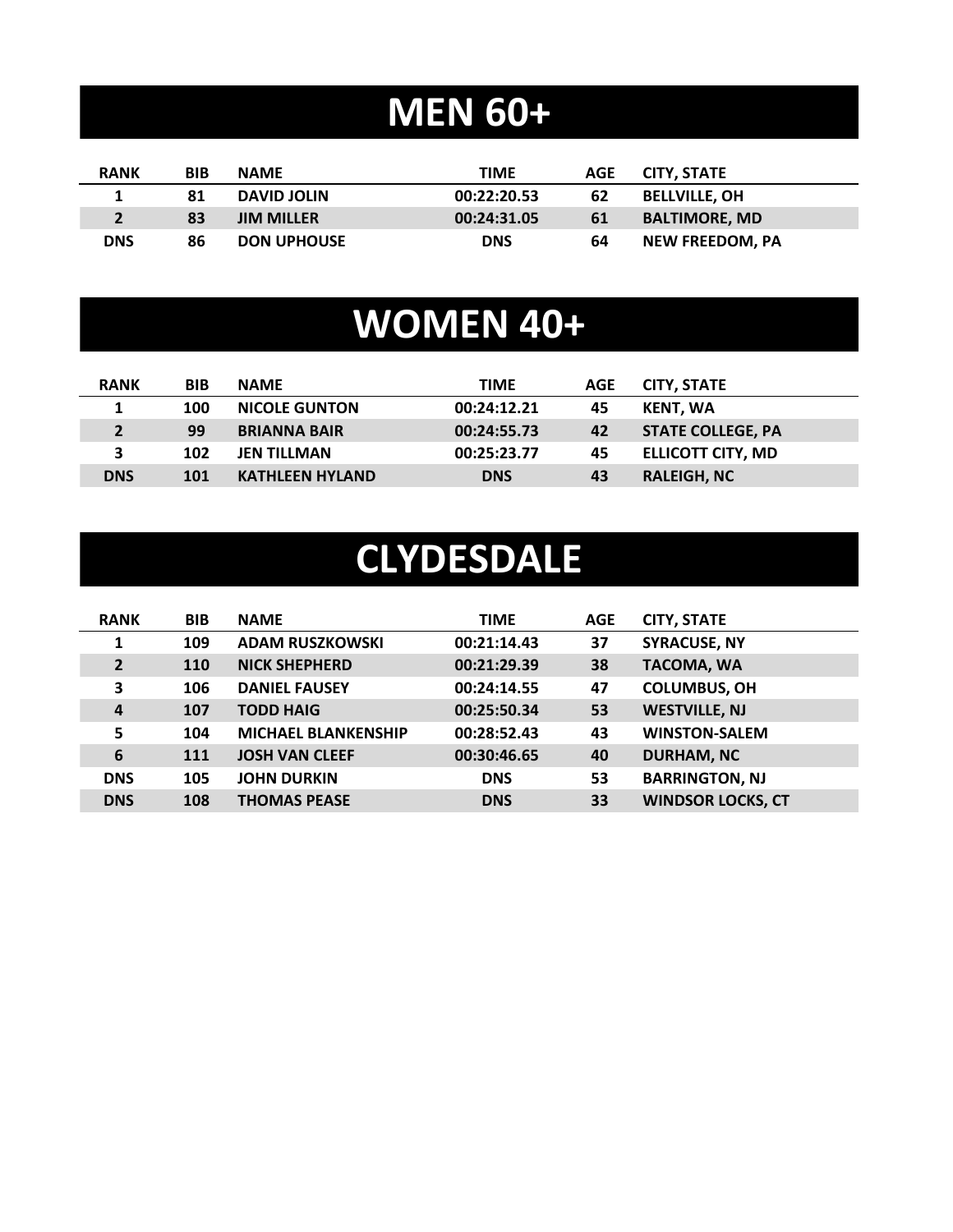## **SINGLE SPEED**

| <b>RANK</b>    | <b>BIB</b> | <b>NAME</b>             | <b>TIME</b> | <b>AGE</b> | <b>CITY, STATE</b>            |
|----------------|------------|-------------------------|-------------|------------|-------------------------------|
|                | 126        | <b>GORDON WADSWORTH</b> | 00:19:20.76 | 34         | <b>SHAWSVILLE, VA</b>         |
| $\overline{2}$ | 119        | <b>THAD PAUNOVICH</b>   | 00:20:01.94 | 27         | <b>AVONMORE, PA</b>           |
| 3              | 125        | <b>JOHN VORBERGER</b>   | 00:20:19.40 | 21         | <b>SEWICKLEY, PA</b>          |
| 4              | 120        | <b>PEYTON RANDOLPH</b>  | 00:20:29.84 | 32         | <b>BALTIMORE, OH</b>          |
| 5              | 24         | <b>JOHN SKARUPA</b>     | 00:20:42.82 | 41         | <b>CHATHAM, MA</b>            |
| 6              | 127        | <b>JOE WORBOY</b>       | 00:20:56.64 | 47         | <b>LEWIS CENTER, OH</b>       |
| 7              | 14         | <b>MARK KRANSZ</b>      | 00:20:58.05 | 26         | <b>MARQUETTE, MI</b>          |
| 8              | 117        | <b>ELI ORTH</b>         | 00:20:59.22 | 48         | <b>CINCINNATI, OH</b>         |
| 9              | 118        | <b>DAHN PAHRS</b>       | 00:21:11.64 | 46         | PITTSBURGH, PA                |
| 10             | 122        | <b>KEITH RENFROE</b>    | 00:21:24.79 | 45         | <b>ATLANTIC HIGHLANDS, NJ</b> |
| 11             | 113        | <b>RICH DILLEN</b>      | 00:22:10.57 | 52         | <b>CHARLOTTE, NC</b>          |
| 12             | 116        | <b>ANDREW ORISCHAK</b>  | 00:22:50.64 | 32         | <b>HUNKER, PA</b>             |
| 13             | 121        | <b>SCOTT RATH</b>       | 00:24:08.12 | 48         | <b>MILLER PLACE, NY</b>       |
| 14             | 115        | <b>KENNY KOCAREK</b>    | 00:24:56.53 | 40         | <b>CANTON, OH</b>             |
| <b>DNS</b>     | 112        | <b>SCOTT BERKLEY</b>    | <b>DNS</b>  | 27         | <b>HOLDERNESS, NH</b>         |

#### **DUO MEN**

| <b>RANK</b>    | <b>BIB</b> | <b>NAME</b>              | <b>TIME</b> | <b>AGE</b> | <b>CITY, STATE</b>       |
|----------------|------------|--------------------------|-------------|------------|--------------------------|
| 1              | 210        | <b>ERIK GRIMM</b>        | 00:18:20.97 | 56         | PITTSFORD, NY            |
| 1              | 211        | <b>JASON URCKFITZ</b>    | 00:20:41.85 | 52         | <b>MENDON, NY</b>        |
| $\overline{2}$ | 213        | <b>NICK ERHARD</b>       | 00:19:55.07 | 39         | <b>MCDONALD, TN</b>      |
| $\overline{2}$ | 212        | <b>MATTHEW HIGGINS</b>   | 00:20:02.84 | 38         | <b>OOLTEWAH, TN</b>      |
| 3              | 214        | <b>JAMES SCHARF JR</b>   | 00:28:58.34 | 47         | <b>COVINGTON, KY</b>     |
| 3              | 215        | <b>EDWARD WIMMER</b>     | 00:29:00.47 | 44         | <b>LAKESIDE PARK, KY</b> |
| $\blacksquare$ | 208        | <b>JAMIE BABCOCK</b>     | 00:20:20.40 | 32         | <b>AIKEN, SC</b>         |
| <b>DNS</b>     | 209        | <b>ANDREW BLACKSTOCK</b> | <b>DNS</b>  | 27         | <b>GREENVILLE, SC</b>    |

### **DUO CO-ED**

| <b>RANK</b>    | <b>BIB</b> | <b>NAME</b>           | <b>TIME</b> | <b>AGE</b> | <b>CITY, STATE</b>     |
|----------------|------------|-----------------------|-------------|------------|------------------------|
| 1              | 216        | <b>AMY TALBOT</b>     | 00:23:15.82 | 38         | <b>GAINESVILLE, FL</b> |
| 1              | 205        | <b>BEN TALBOT</b>     | 00:23:21.70 | 44         | <b>GAINESVILLE, FL</b> |
| $\overline{2}$ | 202        | <b>KEVIN HAMES</b>    | 00:25:11.45 | 38         | <b>INMAN, SC</b>       |
| 2 <sup>2</sup> | 203        | <b>KRISTY HAMES</b>   | 00:25:14.01 | 35         | <b>INMAN, SC</b>       |
| 3              | 201        | <b>LAUREN ELLEDGE</b> | 00:25:52.80 | 34         | <b>GREENSBORO, NC</b>  |
| 3              | 200        | <b>T.J. ELLEDGE</b>   | 00:25:57.22 | 39         | <b>GREENSBORO, NC</b>  |